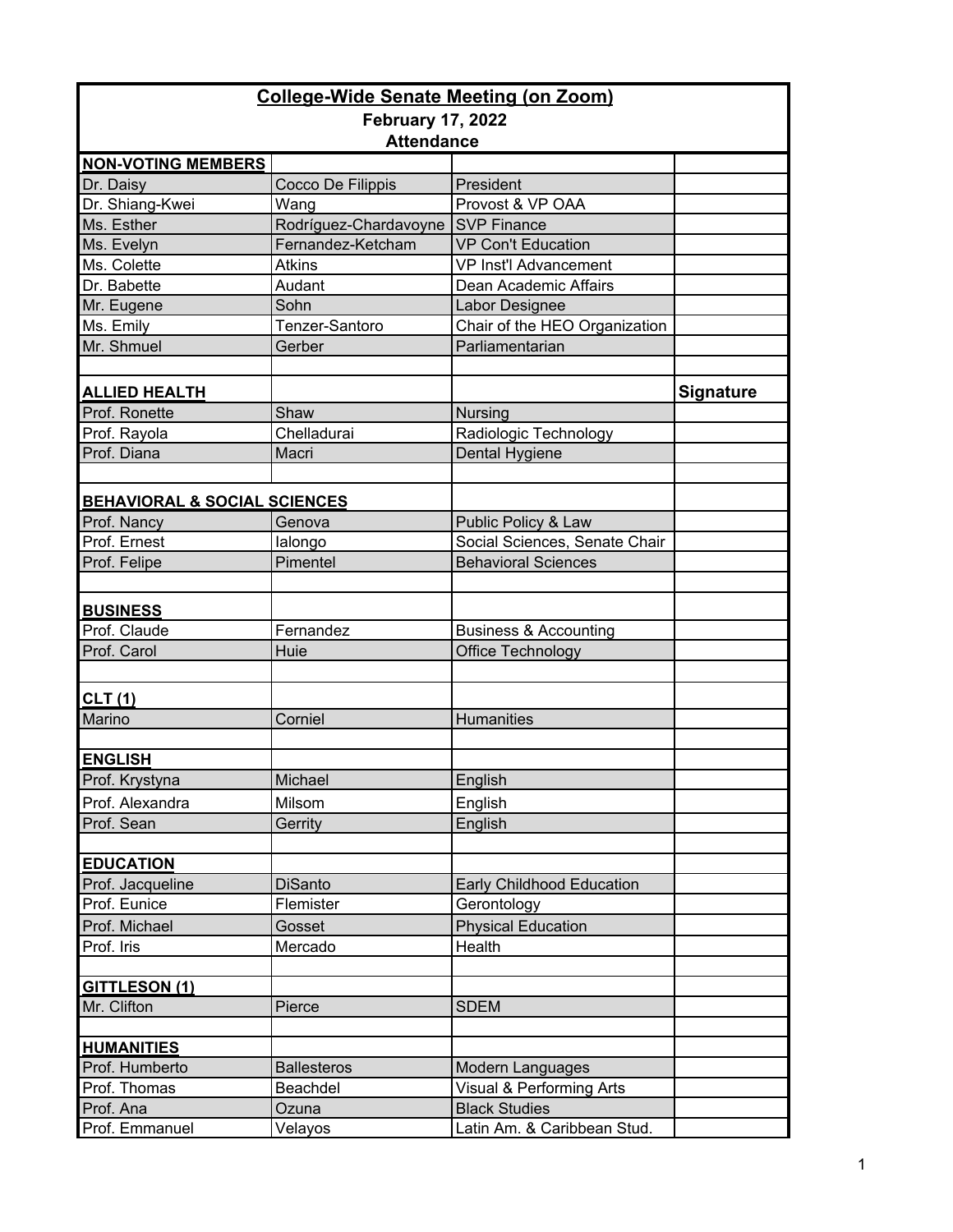| Prof. Catherine                       | Lewis           | Media Design                            |  |  |  |
|---------------------------------------|-----------------|-----------------------------------------|--|--|--|
|                                       |                 |                                         |  |  |  |
| <b>LANGUAGE &amp; COGNITION</b>       |                 |                                         |  |  |  |
| <b>VACANT</b>                         |                 | Language & Cognition                    |  |  |  |
| Prof. Karin                           | Lundberg        | Language & Cognition                    |  |  |  |
|                                       |                 |                                         |  |  |  |
| <b>LIBRARY</b>                        |                 |                                         |  |  |  |
| Prof. Jorge                           | Matos           | Library                                 |  |  |  |
|                                       |                 |                                         |  |  |  |
| <b>MATHEMATICS</b>                    |                 |                                         |  |  |  |
| Prof. Alexander                       | Vaninsky        | Mathematics                             |  |  |  |
| Prof. Edme                            | Soho            | <b>Mathematics</b>                      |  |  |  |
| Prof. Moise                           | Koffi           | Mathematics                             |  |  |  |
|                                       |                 |                                         |  |  |  |
| <b>NATURAL SCIENCES</b>               |                 |                                         |  |  |  |
| Prof. John                            | Gillen          | Biology                                 |  |  |  |
| Prof. Debasish                        | Roy             | <b>Physical Sciences</b>                |  |  |  |
|                                       |                 |                                         |  |  |  |
| <b>HIGHER EDUCATION OFFICERS (14)</b> |                 |                                         |  |  |  |
| Carlos                                | Rivera          | Admissions                              |  |  |  |
| Safiya                                | Faustin         | <b>Success Coaches</b>                  |  |  |  |
| Silvia                                | Reyes           | <b>OAA</b>                              |  |  |  |
| Theudys                               | Mejia           | <b>Success Coaches</b>                  |  |  |  |
| Alba                                  | Lynch           | <b>Success Coaches</b>                  |  |  |  |
| Cynthia                               | Morales-Delbrun | Registrar                               |  |  |  |
| Travaras                              | Geter           | <b>College Now</b>                      |  |  |  |
| Daliz                                 | Perez-Cabezas   | <b>OAA</b>                              |  |  |  |
| Ray                                   | Perez           | <b>ARC</b>                              |  |  |  |
| Michael                               | Martinez        | Counseling                              |  |  |  |
| Elizabeth                             | Wilson          | <b>School-College Partnerships</b>      |  |  |  |
| Iber                                  | Poma            | <b>Educational Technology</b>           |  |  |  |
| Marsha                                | Milan-Bethal    | Admissions                              |  |  |  |
| Yvonne                                | Rosario-Quiroz  | <b>Career Services</b>                  |  |  |  |
|                                       |                 |                                         |  |  |  |
| <b>PUBLIC SAFETY / MAINTENANCE</b>    |                 |                                         |  |  |  |
| Clara                                 | Albino          | <b>Public Safety</b>                    |  |  |  |
|                                       |                 |                                         |  |  |  |
| UNIVERSITY FACULTY SENATE             |                 |                                         |  |  |  |
| Prof. Eugena                          | Griffin         | <b>Behavioral &amp; Social Sciences</b> |  |  |  |
| Prof. Gail                            | August          | Language & Cognition                    |  |  |  |
| Prof. Julie                           | Trachman        | <b>Natural Sciences</b>                 |  |  |  |
|                                       |                 |                                         |  |  |  |
| <b>PROFESSIONAL STAFF CONGRESS</b>    |                 |                                         |  |  |  |
| Prof. Craig                           | Bernardini      | Chair, PSC - Hostos CC                  |  |  |  |
|                                       |                 |                                         |  |  |  |
| <b>AT-LARGE REPRESENTATIVES (10)</b>  |                 |                                         |  |  |  |
| Prof. Hector                          | Soto            | <b>Behavioral &amp; Social Sciences</b> |  |  |  |
| Prof. Andrew                          | Connolly        | English                                 |  |  |  |
| Prof. Natasha                         | Yannacañedo     | <b>Humanities</b>                       |  |  |  |
| Prof. Clara                           | Nieto-Wire      | <b>Mathematics</b>                      |  |  |  |
| Prof. Juno                            | Morrow          | Humanities                              |  |  |  |
|                                       |                 |                                         |  |  |  |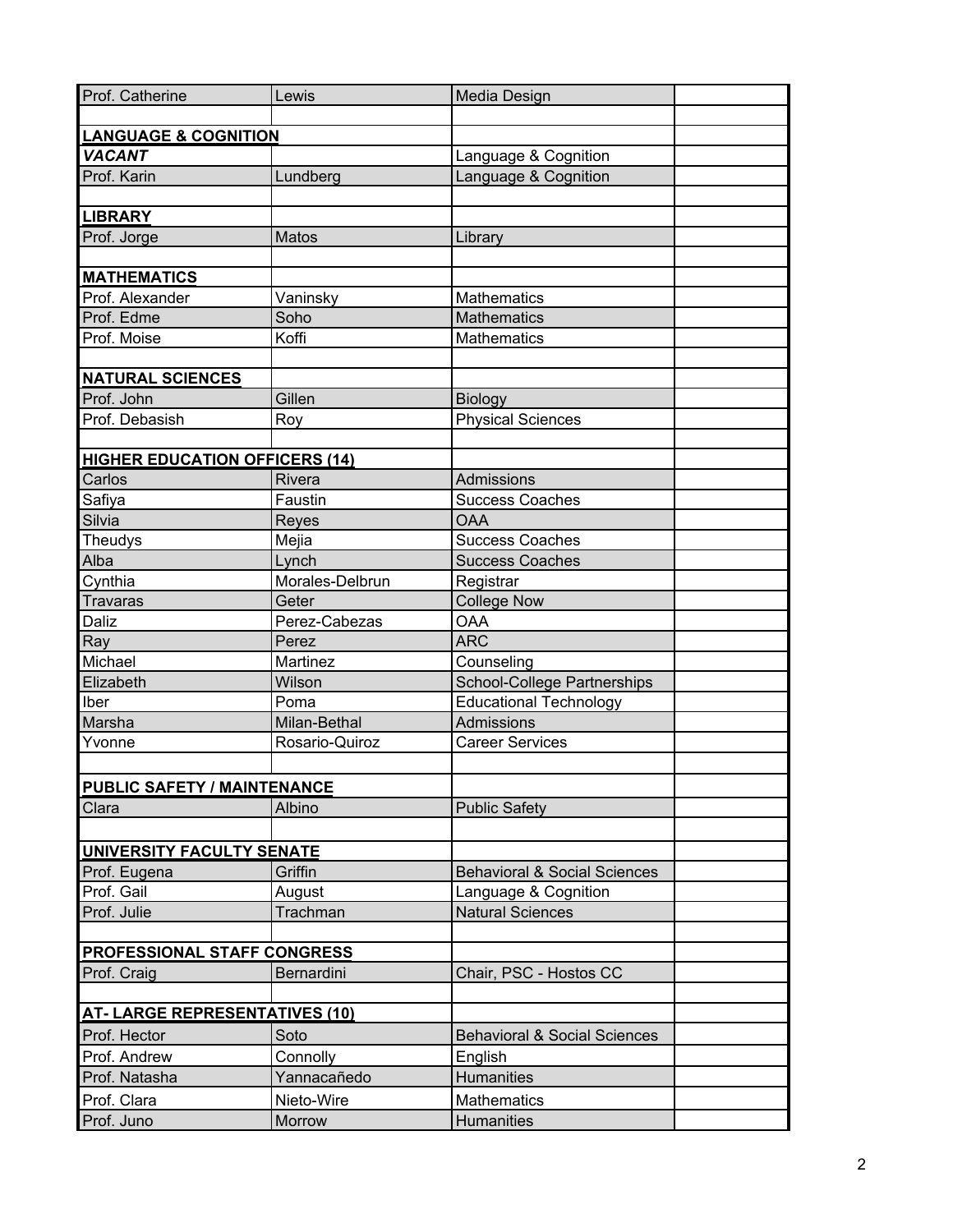| Prof. Carl                                       | Grindley              | English                                 |                  |
|--------------------------------------------------|-----------------------|-----------------------------------------|------------------|
| Prof. Matt                                       | <b>Moses</b>          | English                                 |                  |
| Prof. Stacey                                     | Cooper                | <b>Behavioral &amp; Social Sciences</b> |                  |
| Prof. Damaris-Lois                               | Lang                  | <b>Natural Sciences</b>                 |                  |
| Prof. Elys                                       | Vasquez-Iscan         | Education                               |                  |
|                                                  |                       |                                         |                  |
| <b>HOSTOS CC ADJUNCT REPRESENTATIVES (2)</b>     |                       |                                         |                  |
| Prof. Ruben                                      | Worrell               | <b>Mathematics</b>                      |                  |
| Prof. Pamela                                     | Stemberg              | English                                 |                  |
|                                                  |                       |                                         |                  |
| <b>STUDENT GOVERNMENT ASSOCIATION (SGA) (15)</b> |                       |                                         |                  |
| <b>Brian</b>                                     | Carter                | <b>President</b>                        |                  |
| <b>Brigette</b>                                  | Bouampoundi Thiobiano | <b>VP - Student Affairs</b>             | <b>Signature</b> |
| Junior                                           | Carela                | <b>VP - Academic Affairs</b>            |                  |
| <b>VACANT</b>                                    |                       | <b>Treasurer</b>                        |                  |
| Amdiya                                           | Kyemtore              | <b>Executive Secretary</b>              |                  |
| Sonya-Jo                                         | Hamilton              | <b>Campus Affairs Comm.</b>             |                  |
| <b>VACANT</b>                                    |                       | <b>Evening &amp; Part Time Comm.</b>    |                  |
| Abdul                                            | Abubakar              | <b>Budget &amp; Finance Comm.</b>       |                  |
| Kim                                              | Lloyd                 | <b>Senator</b>                          |                  |
| Pamela                                           | Lomastro              | <b>Senator</b>                          |                  |
| Aniya                                            | Young                 | <b>Senator</b>                          |                  |
| <b>VACANT</b>                                    |                       | <b>Senator</b>                          |                  |
| <b>VACANT</b>                                    |                       | <b>Senator</b>                          |                  |
| <b>VACANT</b>                                    |                       | <b>Senator</b>                          |                  |
| <b>VACANT</b>                                    |                       | <b>Senator</b>                          |                  |
|                                                  |                       |                                         |                  |
| No. of Senators:                                 | 76                    |                                         |                  |
|                                                  |                       |                                         | # PRESENT        |
|                                                  |                       |                                         |                  |
|                                                  |                       |                                         |                  |
| <b>QUORUM</b>                                    | 39                    |                                         |                  |